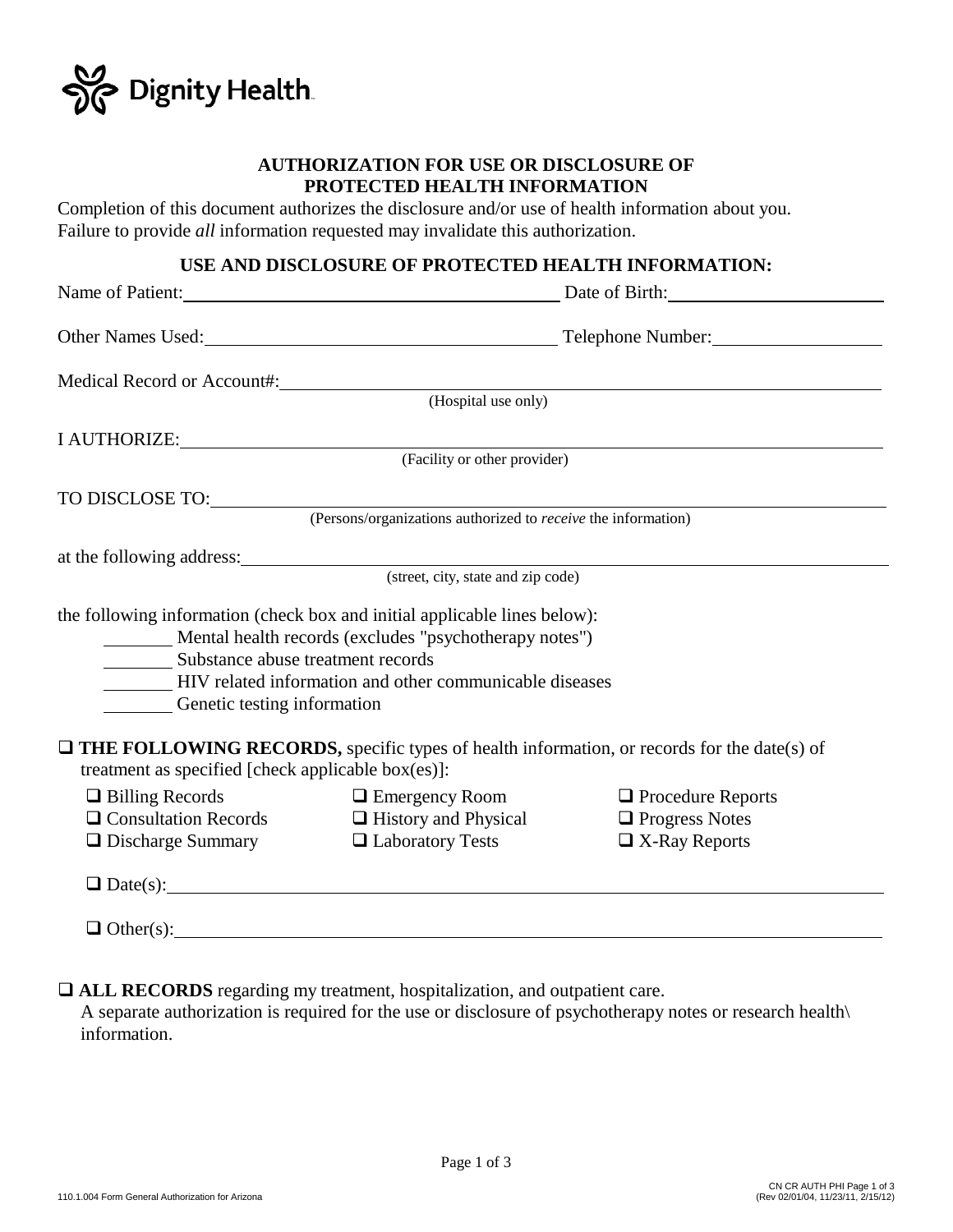

**PURPOSE:** The purpose and limitations (if any) of the requested use or disclosure is: At the request of the patient or personal representative; *OR* □ Other:

**EXPIRATION:** This authorization will automatically expire one (1) year from the date of execution unless a different event or end date is specified:

(insert date or event)

### **MY RIGHTS:**

- I may refuse to sign this authorization. My refusal will not affect my ability to obtain treatment or payment or eligibility for benefits.  $\bullet$
- I may revoke this authorization at any time, but I must do so in writing and submit it to the following address: *Medical Records 1955 W. Frye Rd., Chandler, AZ 85224 or Medical Records 3555 S. Val Vista Drive, Gilbert, AZ 85297* . My revocation will take effect upon receipt, except to the extent that others have acted in reliance upon this authorization.  $\bullet$

Information disclosed pursuant to this authorization could be re-disclosed by the recipient. Such re-disclosure is in some cases not protected by Arizona law and may no longer be protected by federal confidentiality law (HIPAA). If this authorization is for the disclosure of substance abuse information, the recipient may be prohibited from disclosing the information under 42 C.F.R. part 2.

| <b>SIGNATURE:</b>                                         | Date:                   |  |
|-----------------------------------------------------------|-------------------------|--|
| (Patient or personal representative)                      |                         |  |
|                                                           |                         |  |
| Print name of personal representative                     | Relationship to patient |  |
| Patient/Representative Identification Verified. Initials: | Dept:                   |  |

Note: If the **substance abuse treatment** information is protected by federal confidentiality rules (42 C.F.R. part 2) the following prohibition of re-disclosure statements must be provided to the recipient of the information:

**The federal rules prohibit the recipient from making any further disclosure of the information unless further disclosure is expressly permitted by the written consent of the person to whom it pertains, or as otherwise permitted by 42 C.F.R. part 2. A general authorization for the release of medical or other information is NOT sufficient for this purpose. The federal rules restrict any use of the information to criminally investigate or prosecute any alcohol or drug abuse patient.**